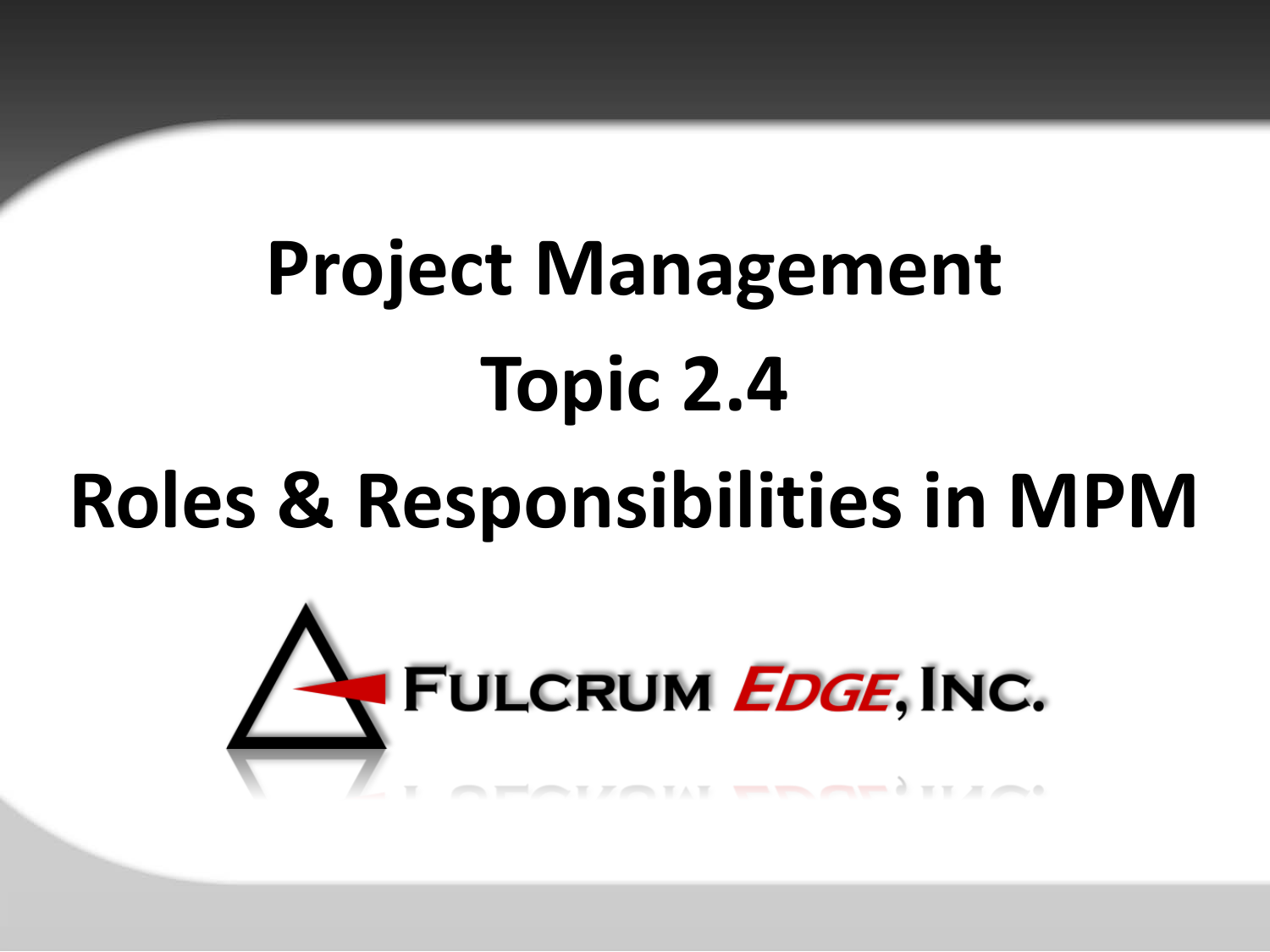### **Roles and Responsibilities in MPM**

- Multi-company projects introduce additional R&R complications:
	- Lack of understanding the organizational structure of the other companies.
	- Difficulty in participating on a team while protecting individual company interests.
- The following MPM tools clarify these issues for the leadership team participants.
	- Single Line Organization Chart
	- Situational Matrix Chart

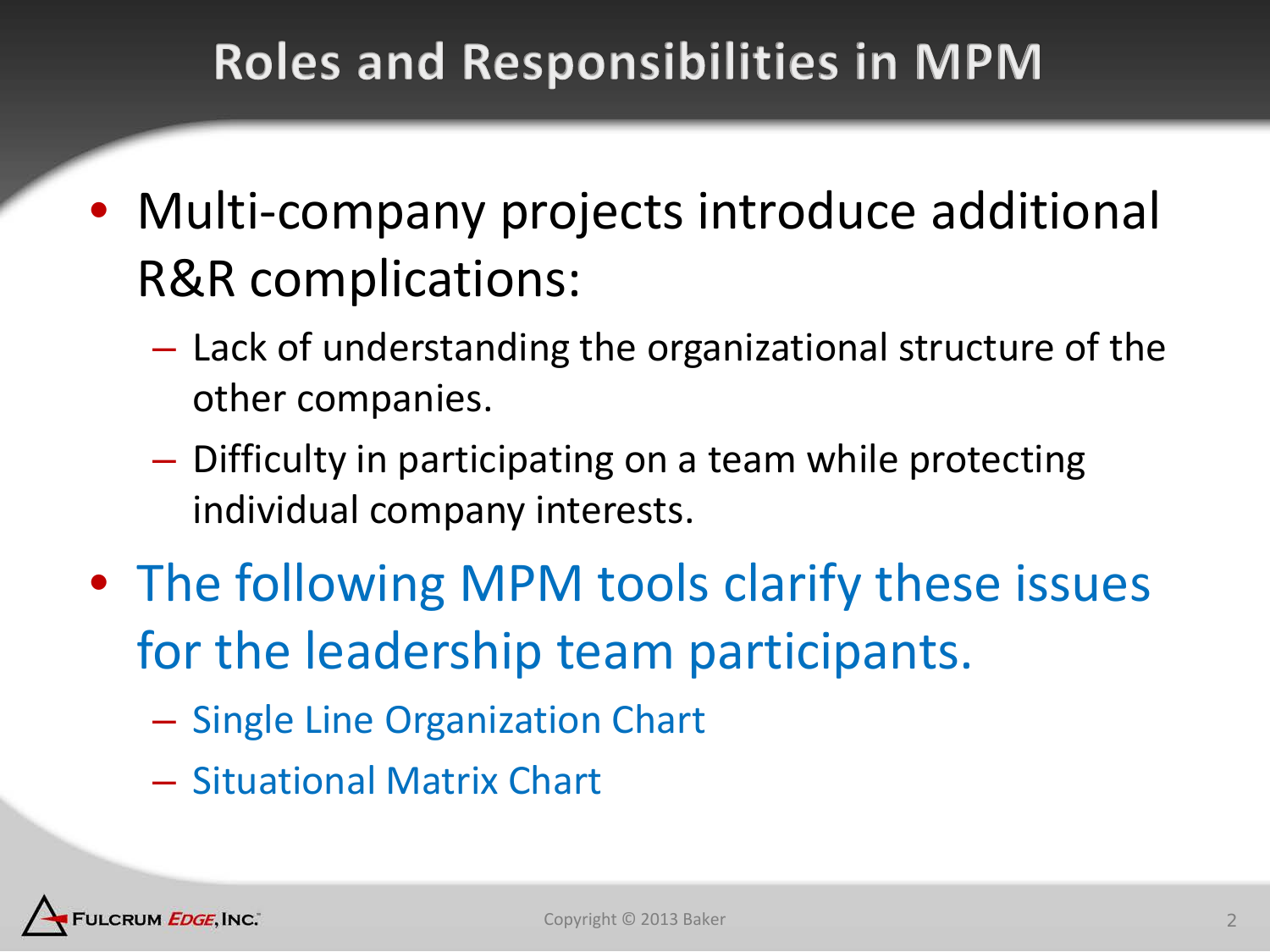## **Single Line Org Chart**

### **Identifies leadership authority**

How to create the Single Line Chart

Start with all leadership team participants for each company

Trace the single line path from the participants to the head of each company

Create charts for each company and update as changes occur

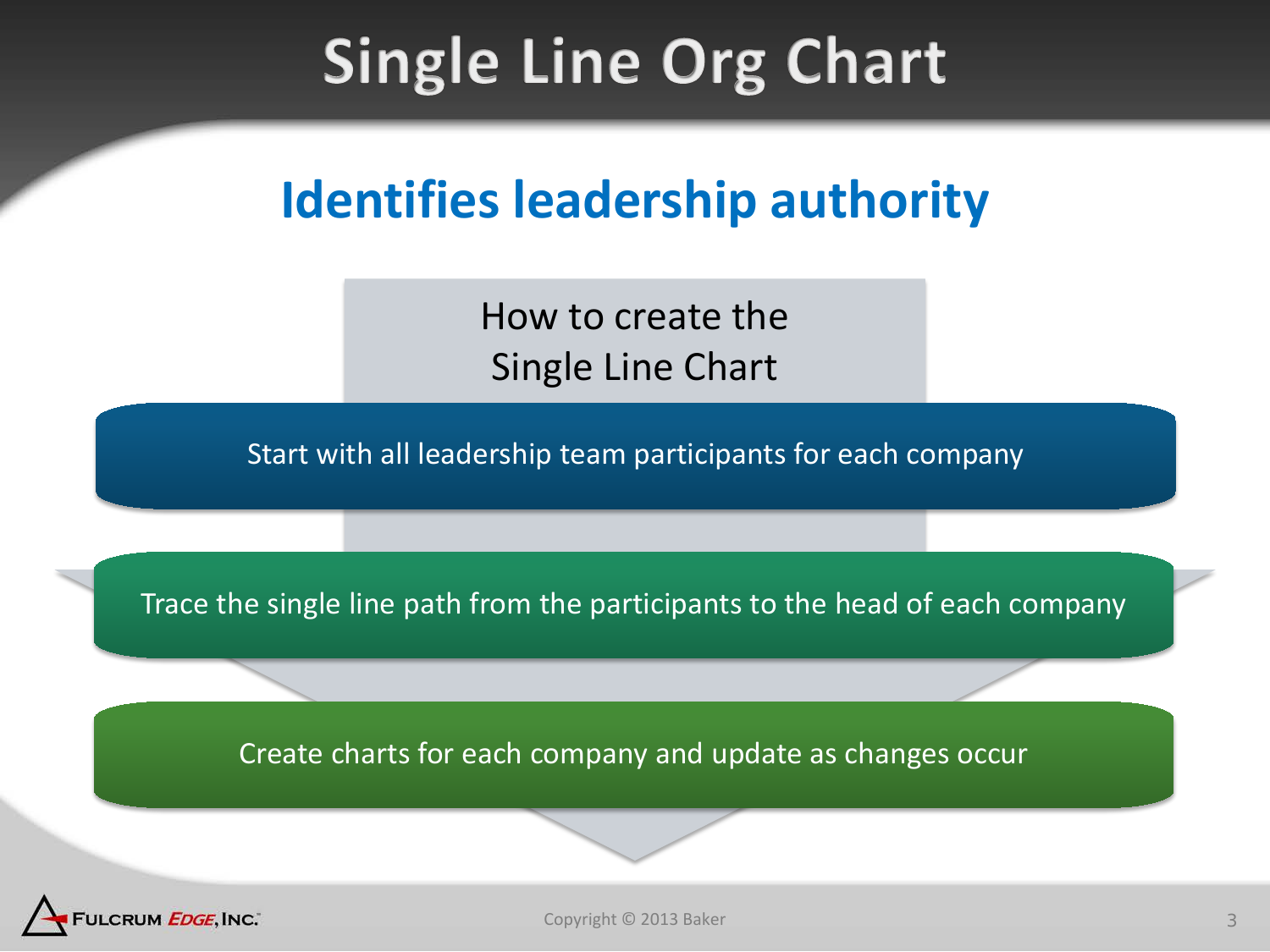### 2.4.2 Team Exercise



## **Single Line Organization Chart**

#### Learn by Doing Project Management Pages 38-39



Copyright © 2013 Baker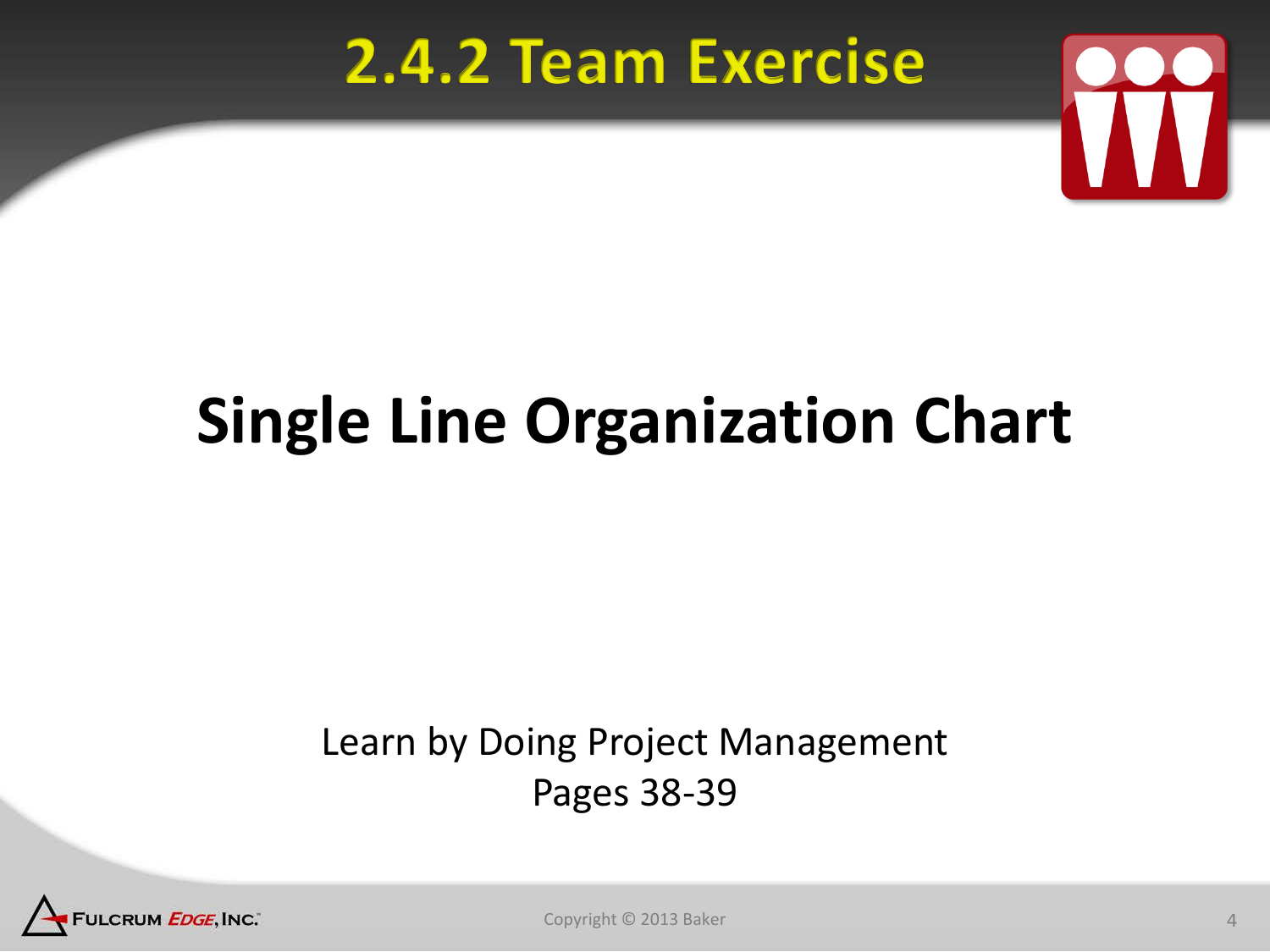## **Situational Matrix**

- Identifies situations expected to occur rather than specific tasks
- Provides more clarification of Roles & Responsibilities
- Requires companies to agree on when they work as a team and when they negotiate as customer and supplier.

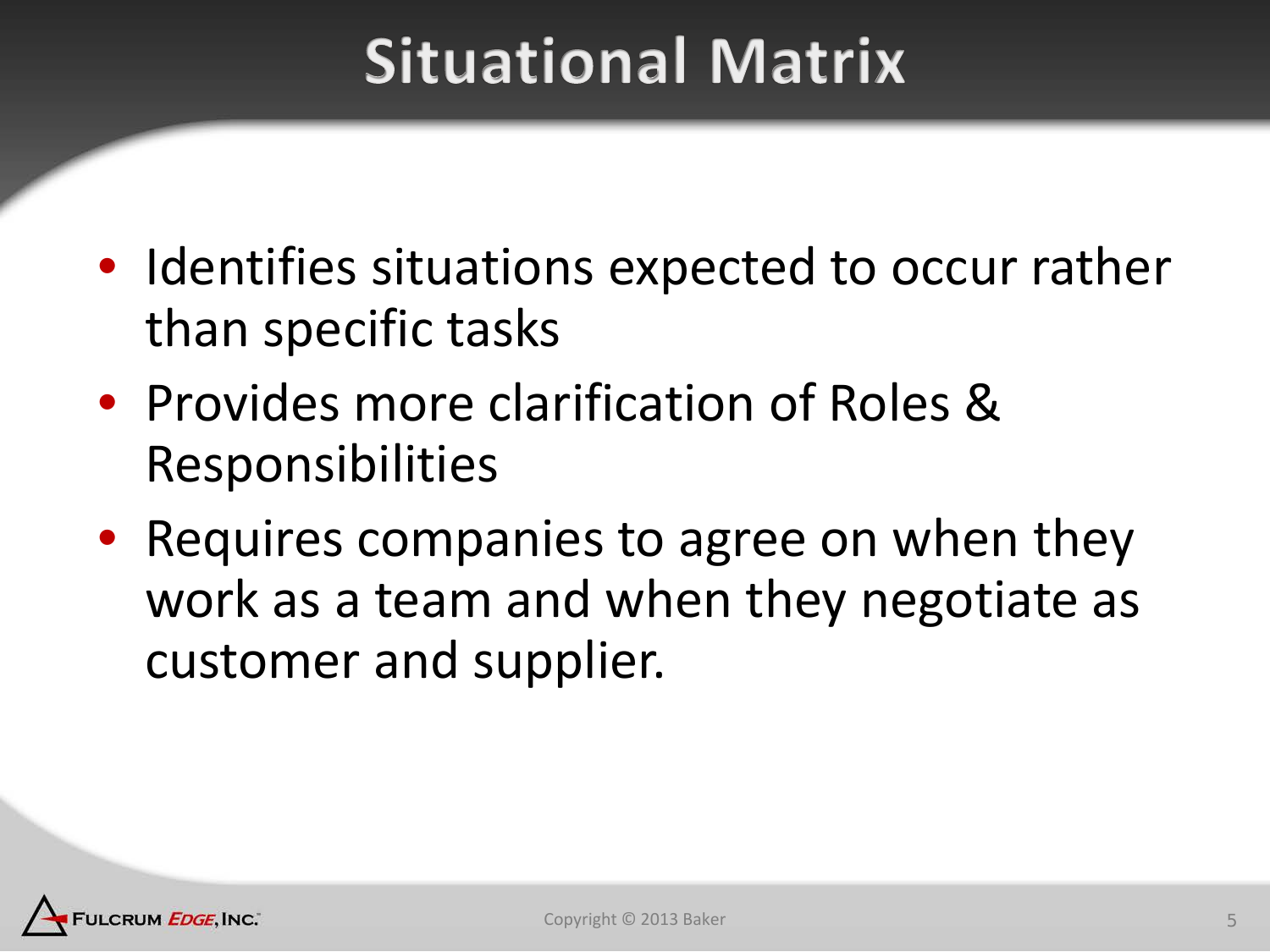## 2.4.2 Team Exercise



## **Situational Matrix**

#### Learn by Doing Project Management Pages 40-41



Copyright © 2013 Baker